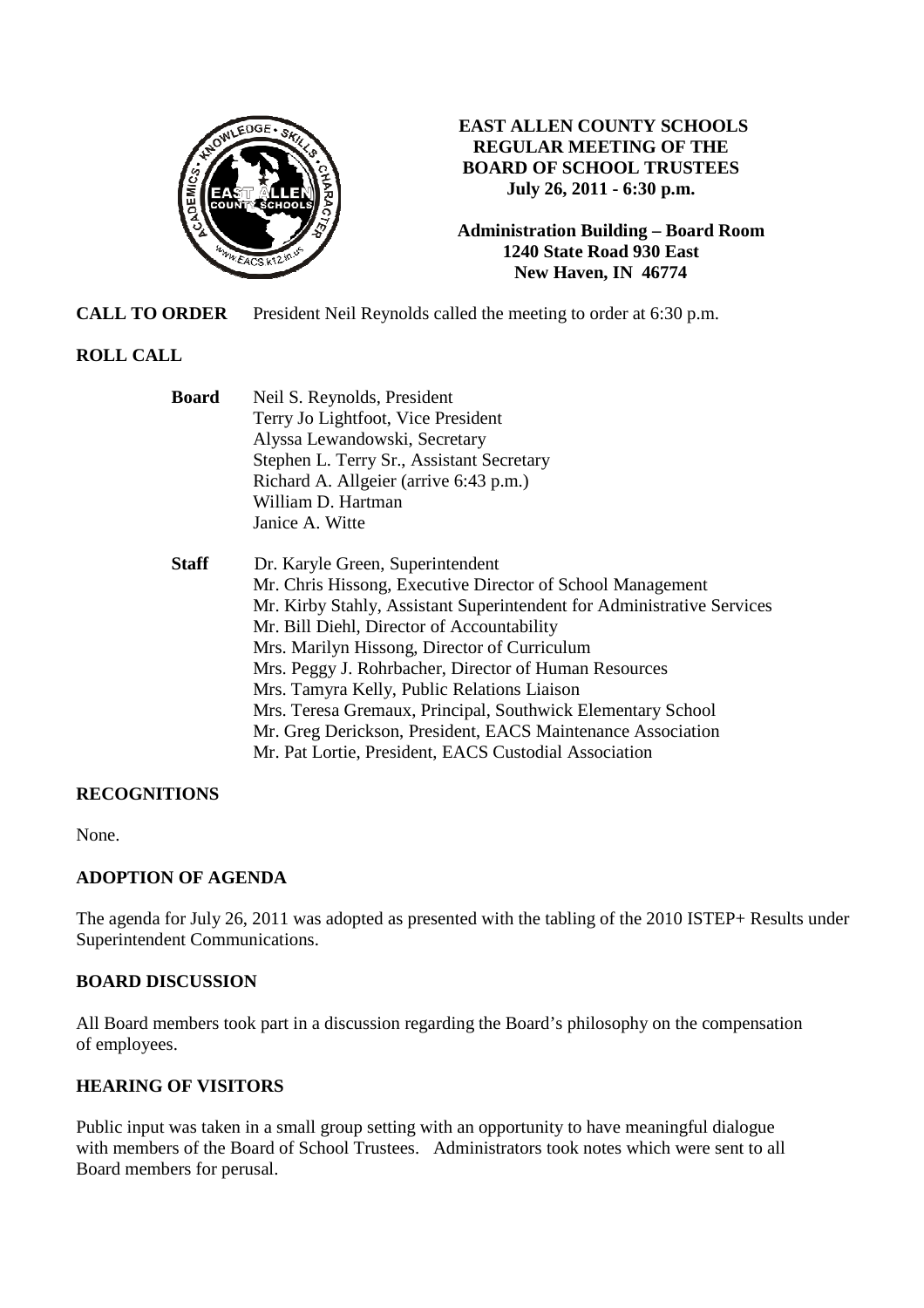#### **SUPERINTENDENT COMMUNICATIONS**

| S <sub>p</sub> e <sub>aker(s)</sub> | <b>Subject</b>                                |
|-------------------------------------|-----------------------------------------------|
| <b>ROAW</b> Representatives         | ROAW Update on Woodlan K-12 and Heritage K-12 |
|                                     | Campuses                                      |

# **APPROVAL OF MINUTES:** July 19, 2011 Regular Meeting

# **INFORMATION ITEMS**

1. Annual Health Services Report for 2010-11SY

# **ACTION AGENDA**

# **CONSENT MOTION:**

| 11-0726-01 | <b>Approval of Human Resources</b>                                                                                                |                  |                  |  |
|------------|-----------------------------------------------------------------------------------------------------------------------------------|------------------|------------------|--|
| 11-0726-02 | <b>Approval of Financial Reports</b>                                                                                              |                  |                  |  |
| 11-0726-03 | Approval of Meetings and Conferences                                                                                              |                  |                  |  |
| 11-0726-04 | Approve Approval of Application and Receipt of Funds from the Lumina<br>Foundation for Education to Support Restorative Practices |                  |                  |  |
| 11-0726-05 | Approval of Sprunger Educational Consulting Contract                                                                              |                  |                  |  |
| 11-0726-06 | Approval of Contract with Mind Play                                                                                               |                  |                  |  |
| 11-0726-07 | Approval of Application for School Technology Advancement Account (STAA)                                                          |                  |                  |  |
| 11-0726-08 | Approval of Resolution to Transfer Appropriations Within General Fund                                                             |                  |                  |  |
| 11-0726-09 | <b>Approval of Secondary Course Fees</b>                                                                                          |                  |                  |  |
| 11-0726-10 | Approval of Purchase of Laptop Computers for High School Mobile Labs                                                              |                  |                  |  |
| 11-0726-11 | Approval of Purchase for Mobile Computer Labs for Math Pilot Program                                                              |                  |                  |  |
| 11-0726-12 | Approval of Purchase of iPAD2s for K-5 Elementary Classroom Teachers                                                              |                  |                  |  |
|            | Motion: That the Board of School Trustees approve items one through twelve<br>as presented.                                       |                  |                  |  |
|            | Motion: Lightfoot                                                                                                                 | Second: Allgeier | Vote: Aye: $7-0$ |  |

#### **NEW BUSINESS**

None.